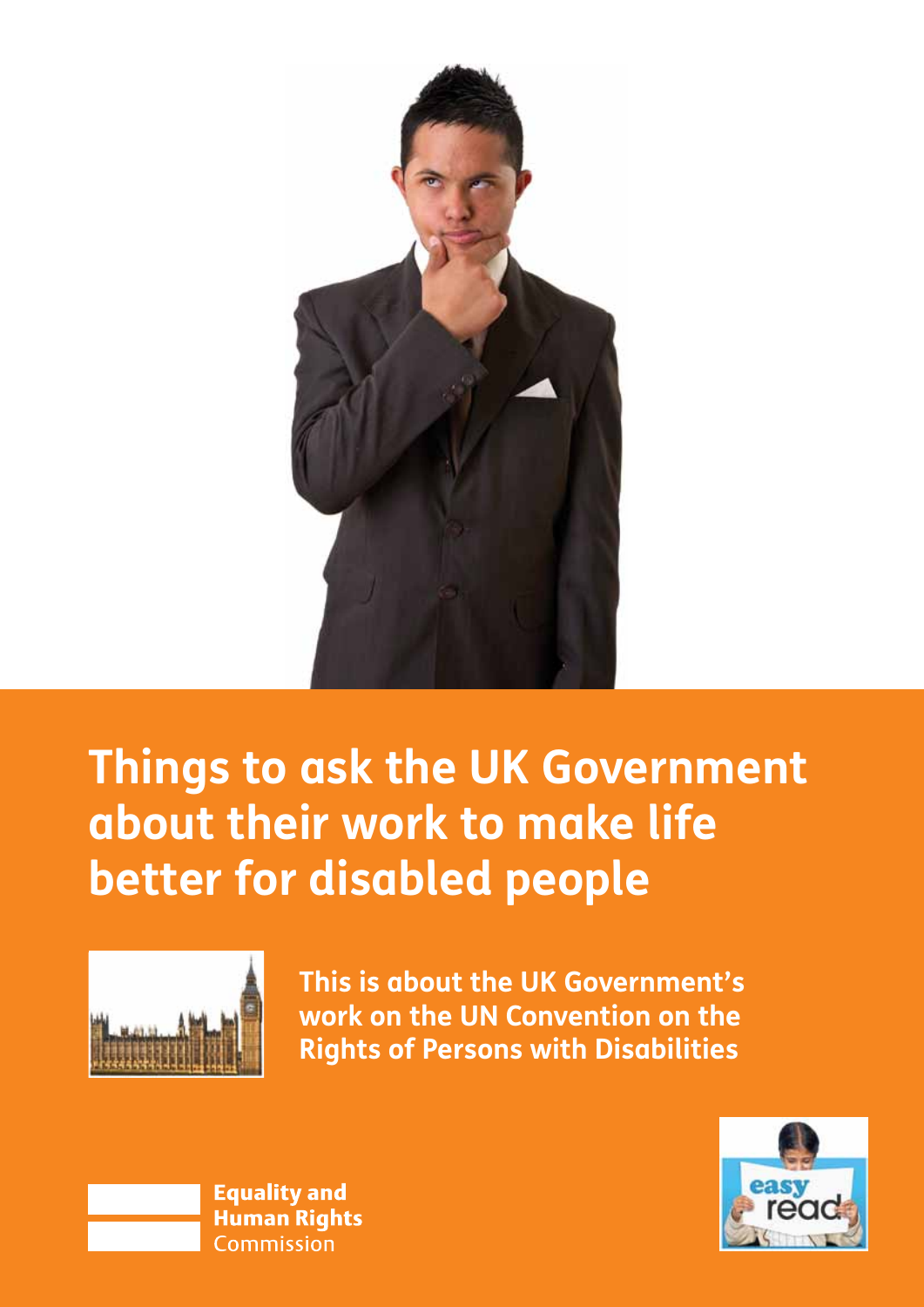# **What is in this booklet page**

| What is this report about?                            | 3  |
|-------------------------------------------------------|----|
| Things we want the UK Government<br>to be asked about | 6  |
| How to find out more                                  | 16 |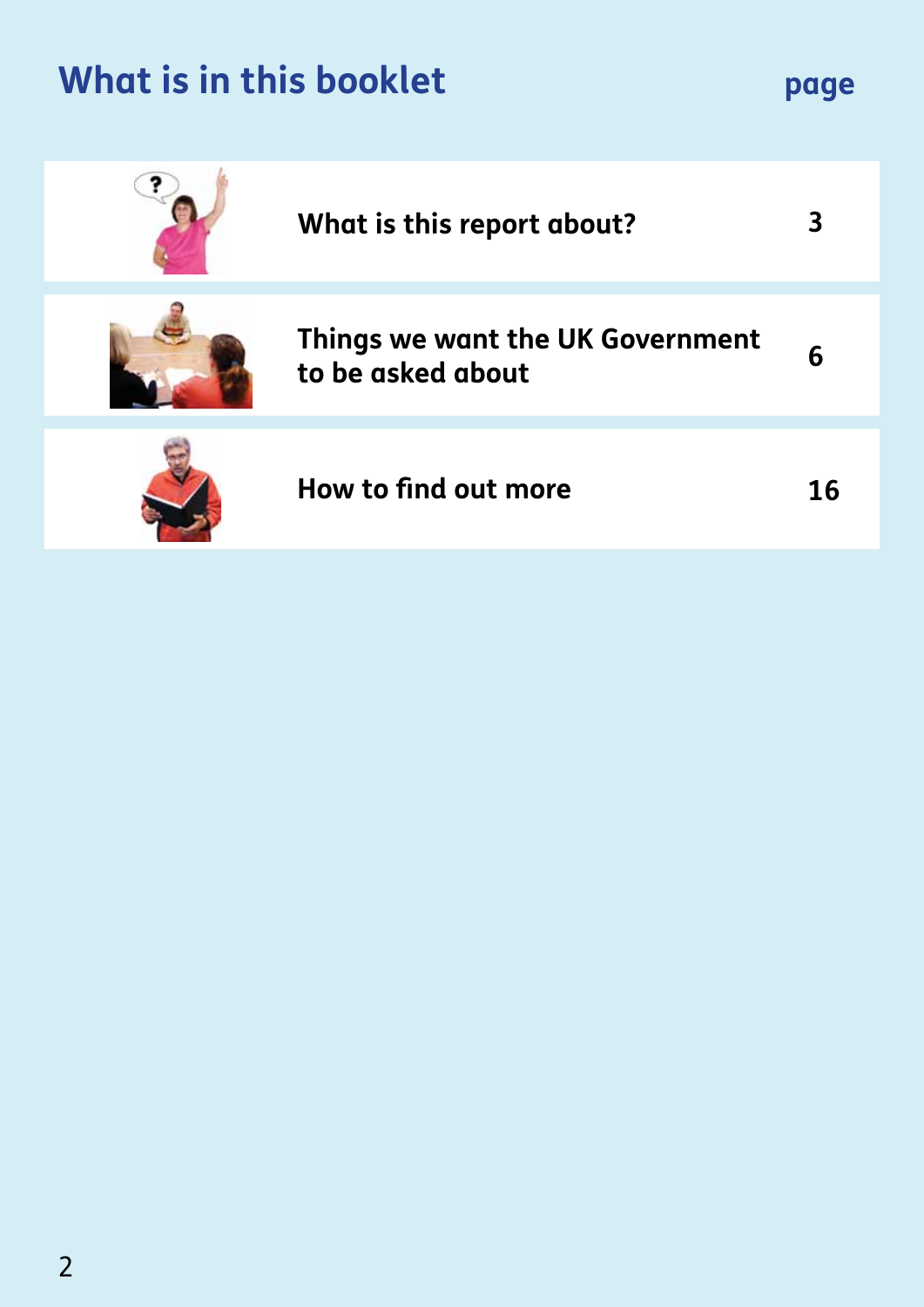# **What is this report about?**



Lots of countries have agreed to make life better for disabled people.



Rights of Persons with Disabilities. They made a document about this. It is called the UN Convention on the

The document says all disabled people should be treated fairly and get their rights.



The UK Government agreed to do what this document says.

The UK is England, Scotland, Wales **Committee**. and Northern Ireland.



it needs to. There are checks to make sure the UK Government is doing what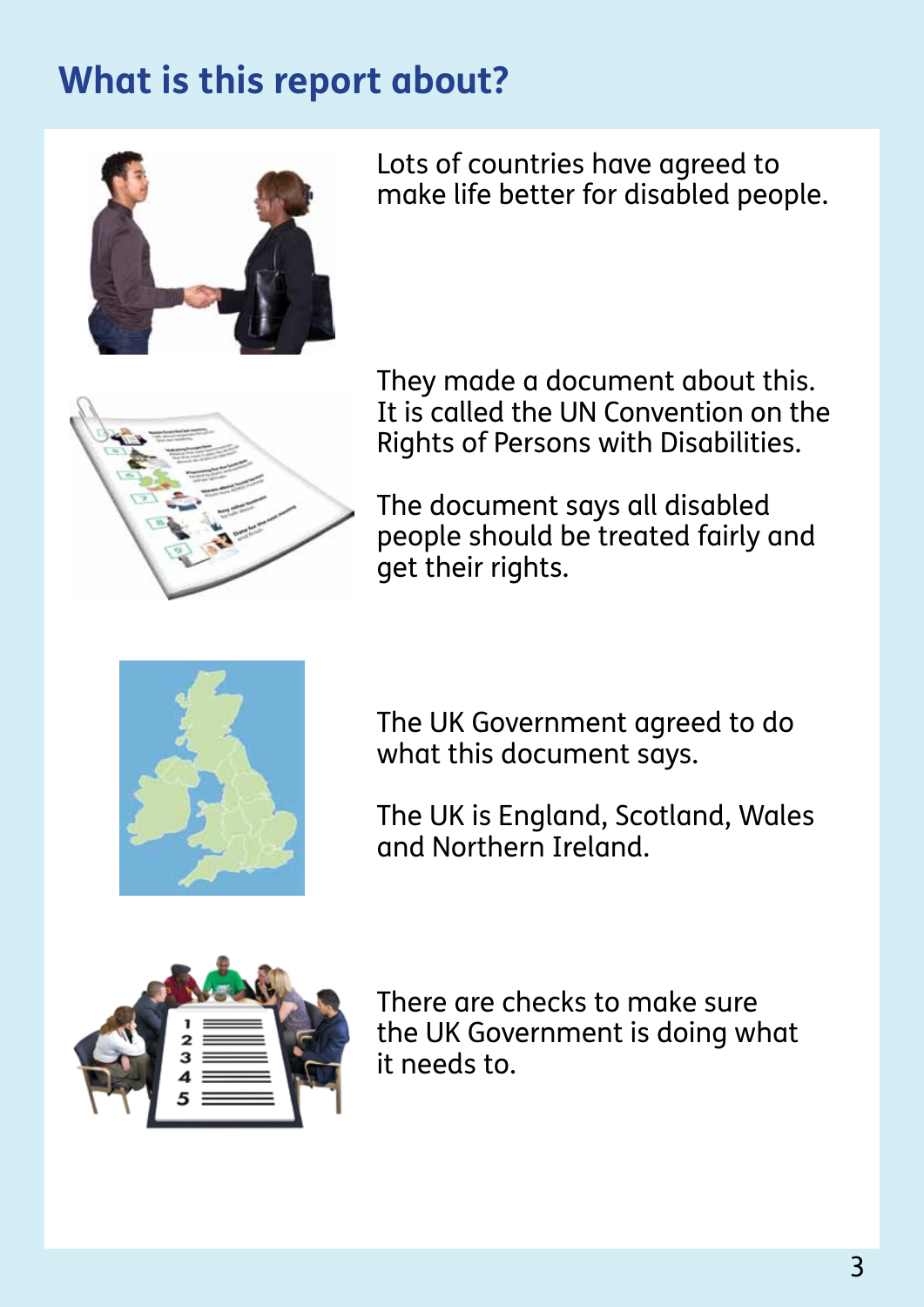

We are called **The Equality and Human Rights Commission**.

We are part of a group from England, Scotland, Wales and Northern Ireland.



The group is called **UKIM**.

We check the UK Government is doing what it should do to make life better for disabled people.



There is another group that checks how **all** governments are doing with this work.

This group is called the **UNCRPD Committee**.

ask them questions about it. They will look at how the UK Government is doing and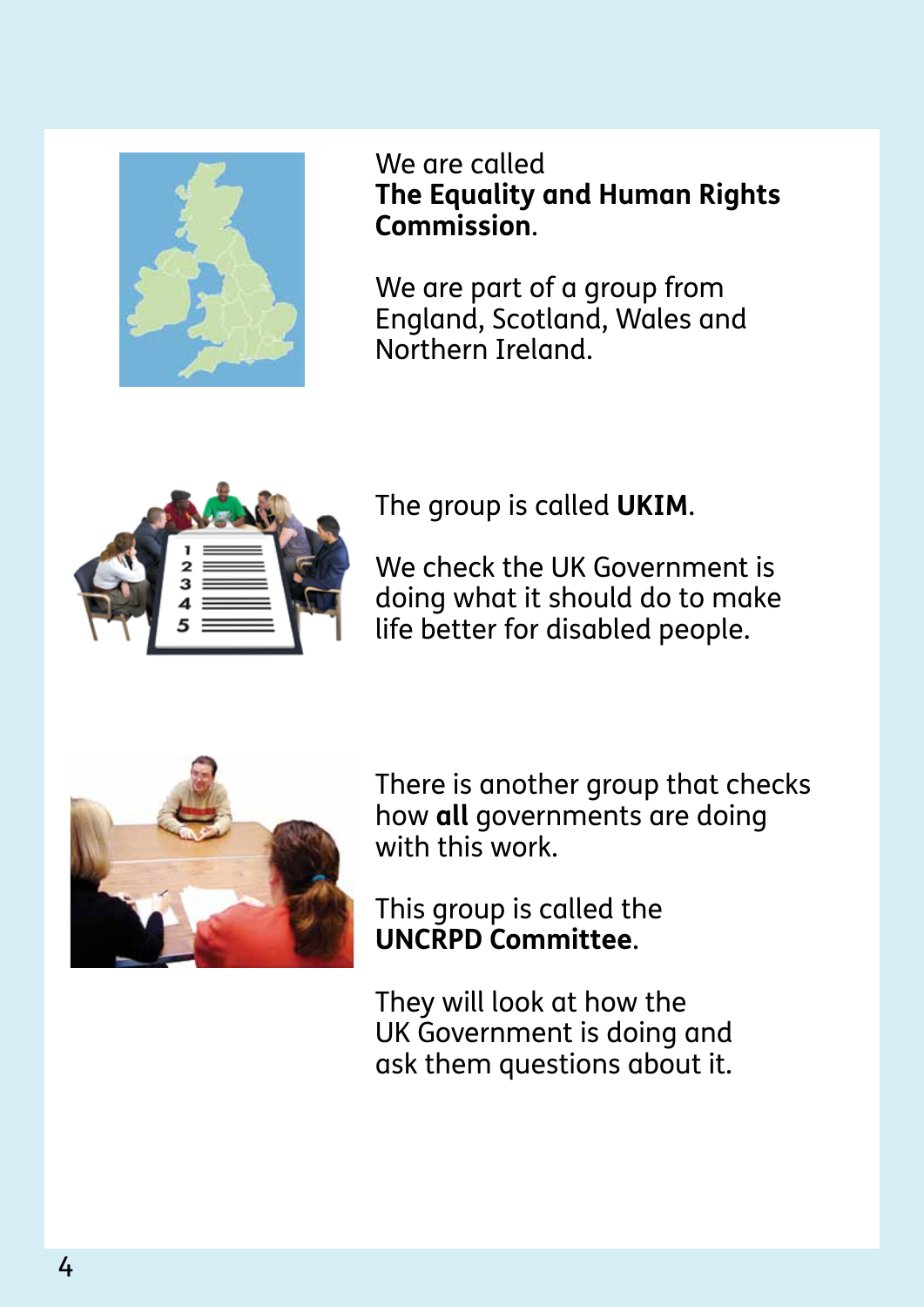

We will give this group some:

- **•** information about the main problems for disabled people
- $\bullet$  questions to ask the UK Government.



We want them to check:  $\hspace{0.1mm}$ 

- $\bullet\,$  what the UK Government is doing about the problems
- how well this is working.

This report tells you the main UK Government about. things we want them to ask the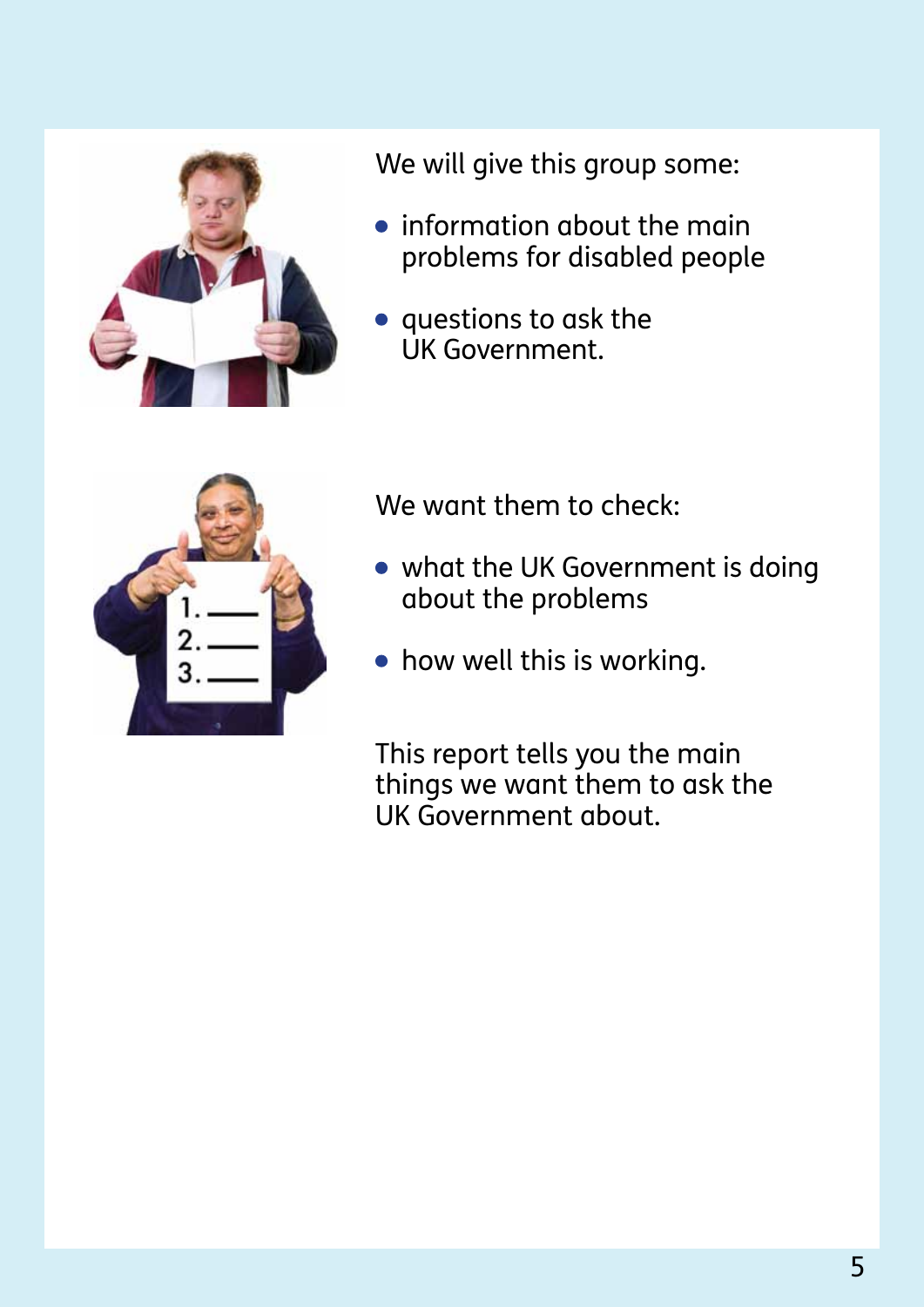# **to be asked about Things we want the UK Government**



## Laws, rules and plans

The UK Government must:

 think about what is good for disabled people when they make laws, rules and plans



 $\bullet\,$  make sure disabled adults and this work. children can have a real say in

This should happen for all of the UK.



But we think it is not happening enough.

We want to know how the Government is making sure this happens.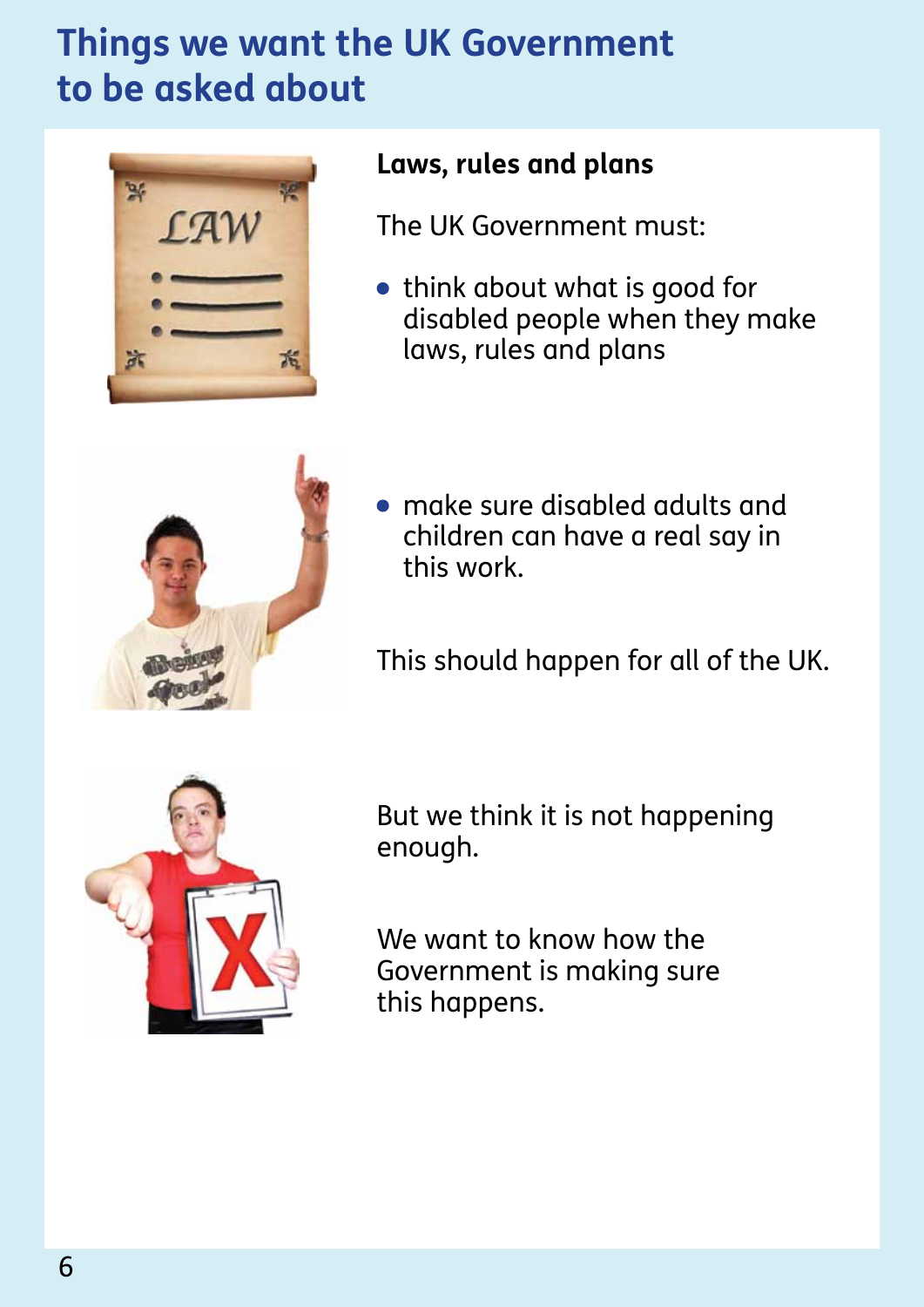

## **Disabled women and girls**

Disabled women can often be hurt people they live with.  $\hspace{0.2cm}$ or treated badly. For example, by

But it can be very hard for them to get the right support.

We want to know what is being done about this. The make life  $\sim$ 

# **Disabled children and families**

Life is very hard for many disabled children and their families.

For example, many disabled children:

 $\bullet$  are poor

 $\bullet$  do not get the chance to do well at school or join in with things other children do.

We want to know how the Government is making this better.



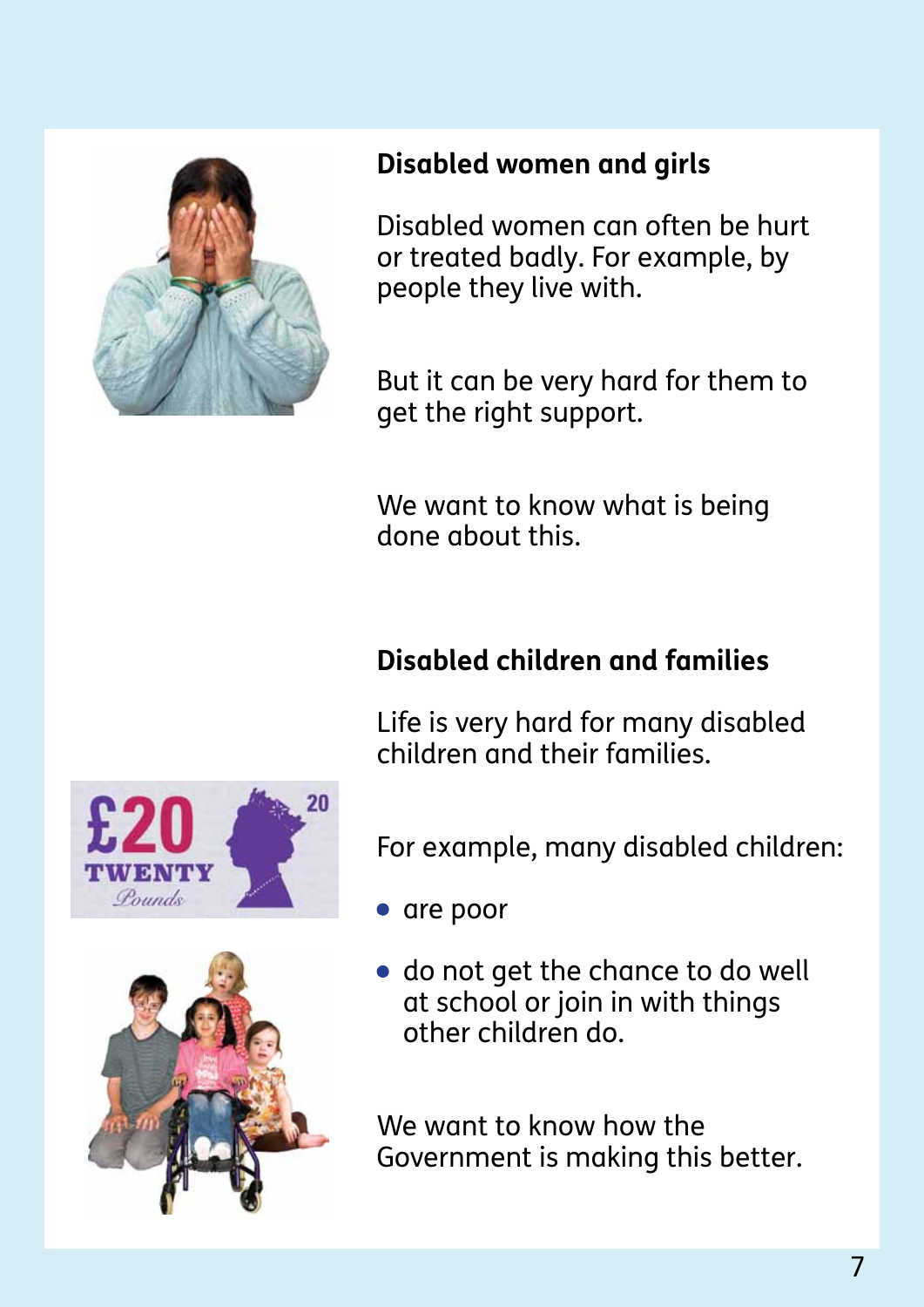

#### **What people think of disabled** agreed to make life better for **people**

People often think bad or wrong things about disabled people.

newspapers or on TV. And disabled people are often talked about in a bad way in the

done to change this.  $\hspace{0.2cm}$ We want to know what has been





## **Making things easy for disabled people**

Lots of things are still hard for disabled people like:

- $\bullet$  homes that are hard to live in
- transport and buildings that are hard to use
- $\bullet\,$  information that is hard to understand. The UK Government is done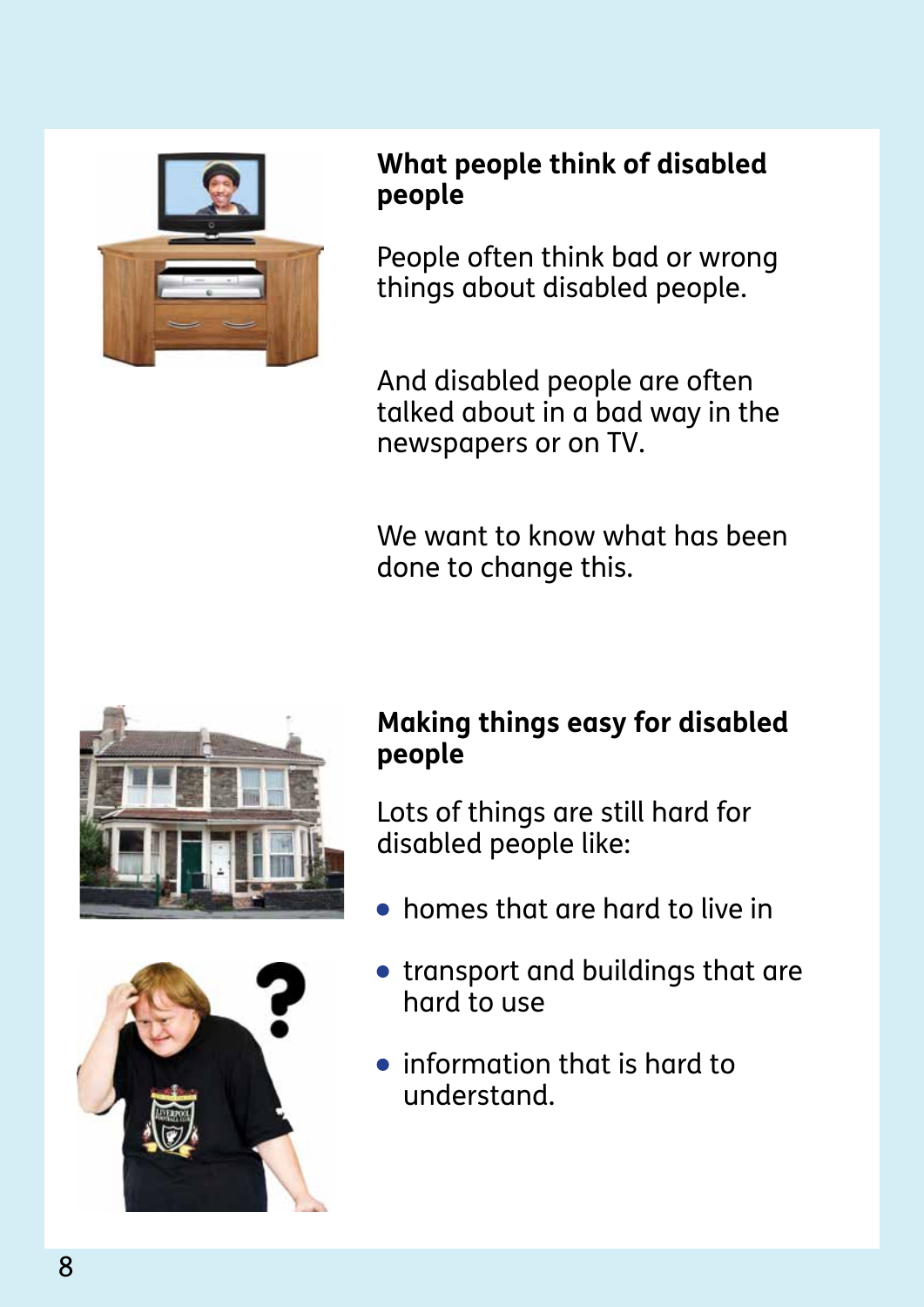

We want to know how the Government is making sure these **Commission**. things are better and easier for people.



#### The group is called **UKIM**. **their own decisions The laws about people making**

Some people find it very hard to<br>make their own decisions. make their own decisions.



The law should keep them safe and make sure:

- $\bullet\,$  they get the right support to make their own decisions
- **•** any decisions that other people **Committee**. make are right for them.



But this is not always happening.

We want to know how the Government is making sure people get the right support and are safe.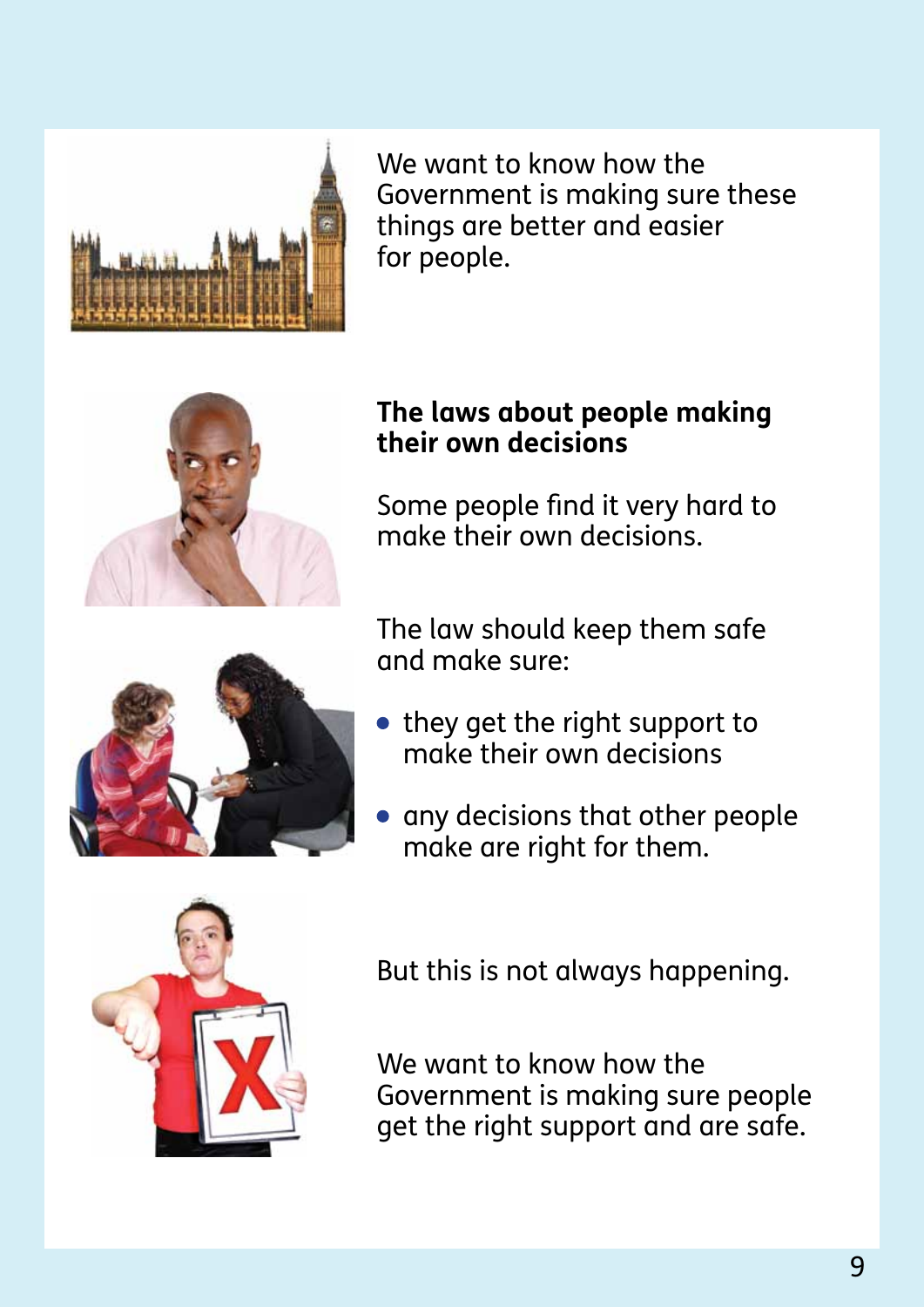



# **Crime and going to court**

Many disabled people cannot get the right support or advice if:

- a crime happens to them
- they are treated badly because of their disability
- $\bullet\,$  they need to go to court.

And people with a learning disability or mental health needs are not always treated fairly.

We want to know what is happening to change this.



#### **Disabled people in hospitals or other care places**

Some disabled people have been treated very badly in these places.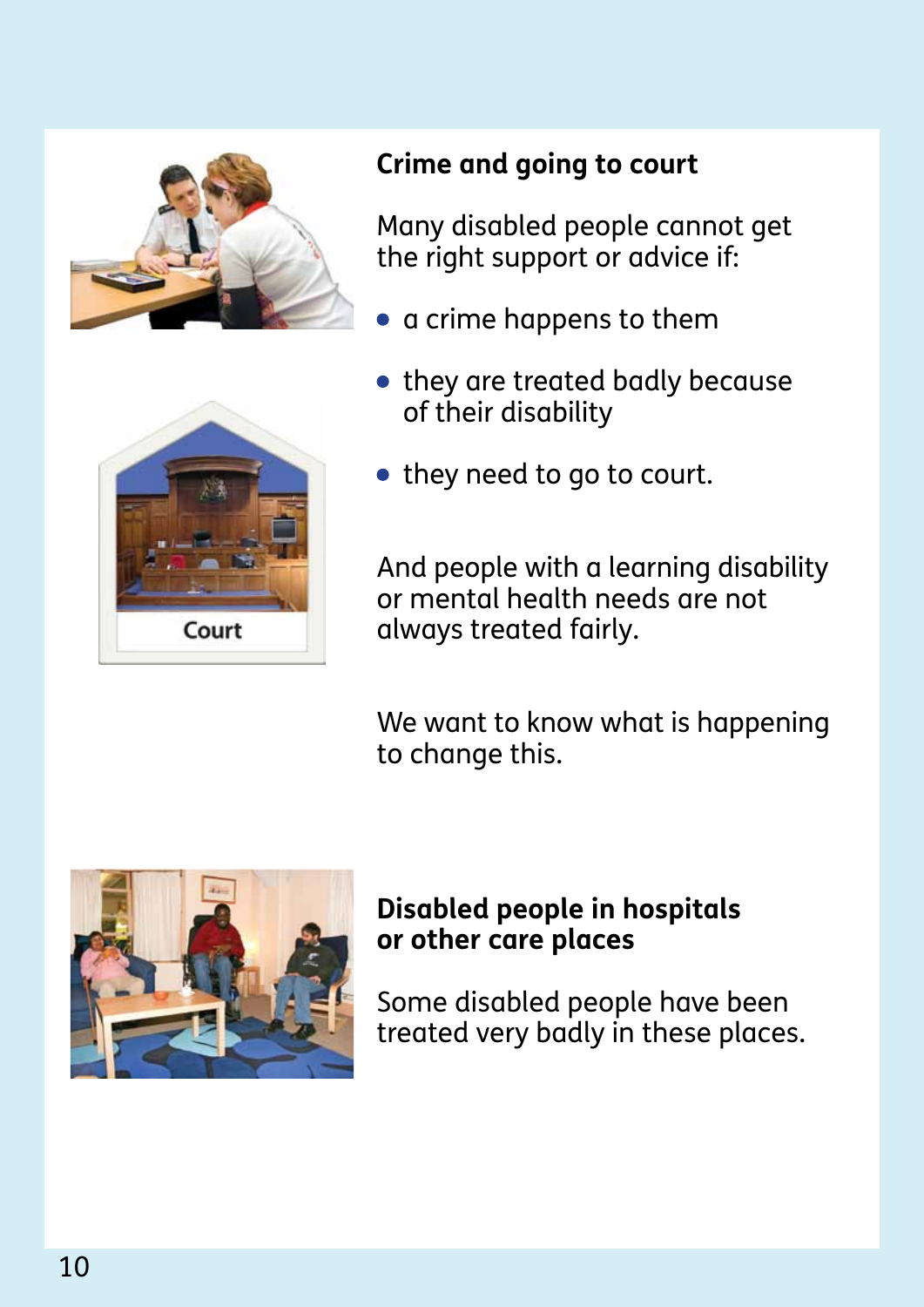

And we are worried about the care that people with **Commission**. mental health needs get.

We want to know how the Government is making sure disabled people get the right care and are safe.

## **Getting the right support**  $\qquad \qquad$



There is less money to spend on care and support.

And the rules for getting support and benefits money have changed.

disabled people.  $\blacksquare$ This could be very bad for



We want to know how the Government is: **Example a** 

- money they need **compare**  making sure **all** disabled people can still get the support and
- $\,$  checking how well the changes are working for disabled people.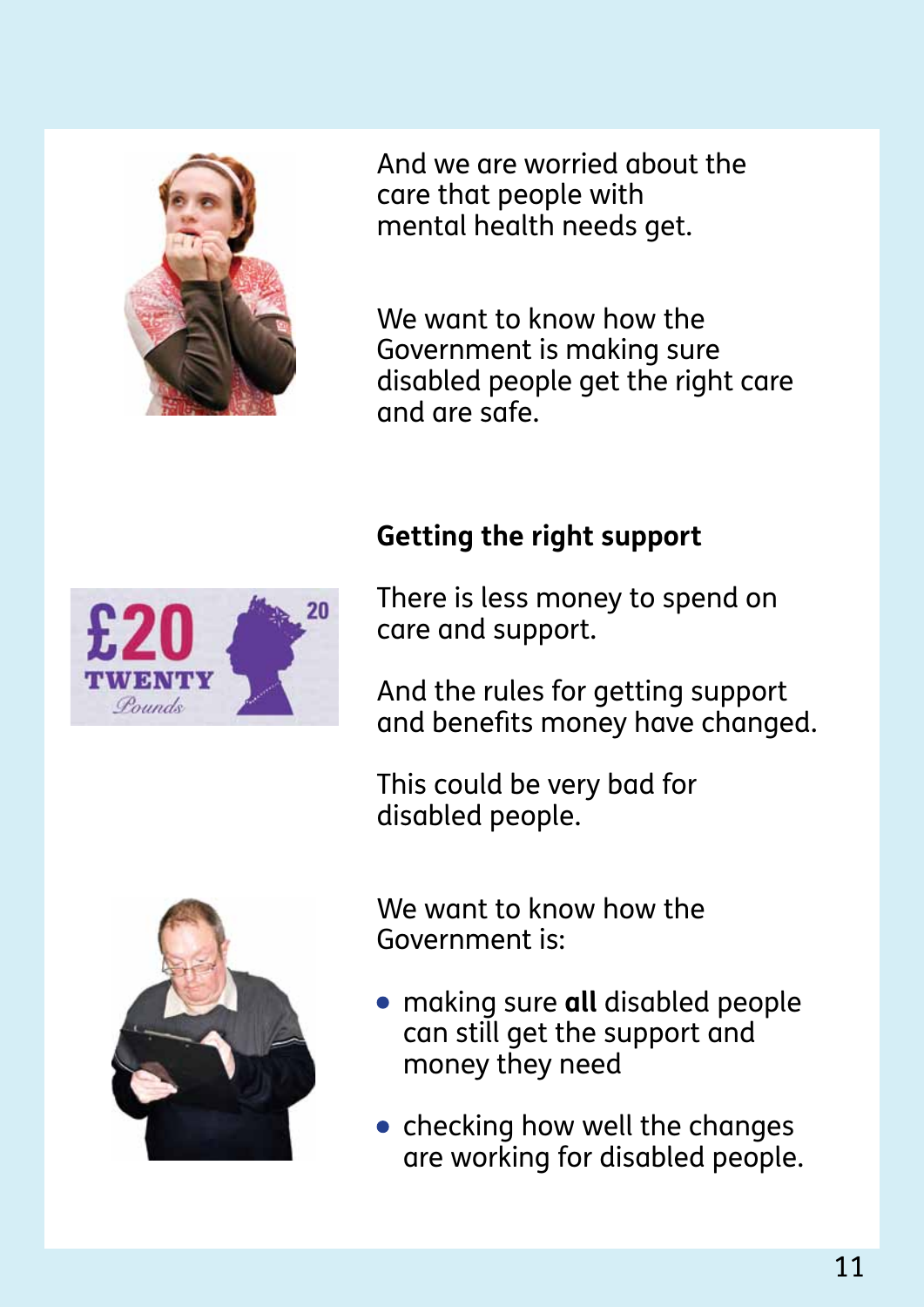

# **Health Health**

Many people with a learning disability or mental health needs do not get:

- good enough healthcare
- support to speak up if they need it.

We want to know what the Government is doing to change this.

#### get their rights. **Jobs**



Many disabled people do not have a job.

Disabled people who have a job other people. The UK is easily contained a set of the UK is a set of the UK is a set of the UK is a set of the are often paid much less than



We want to know what has been done to:

- $\bullet\,$  change this  $\qquad \bullet\,$
- $\bullet\,$  help more people want to give disabled people jobs.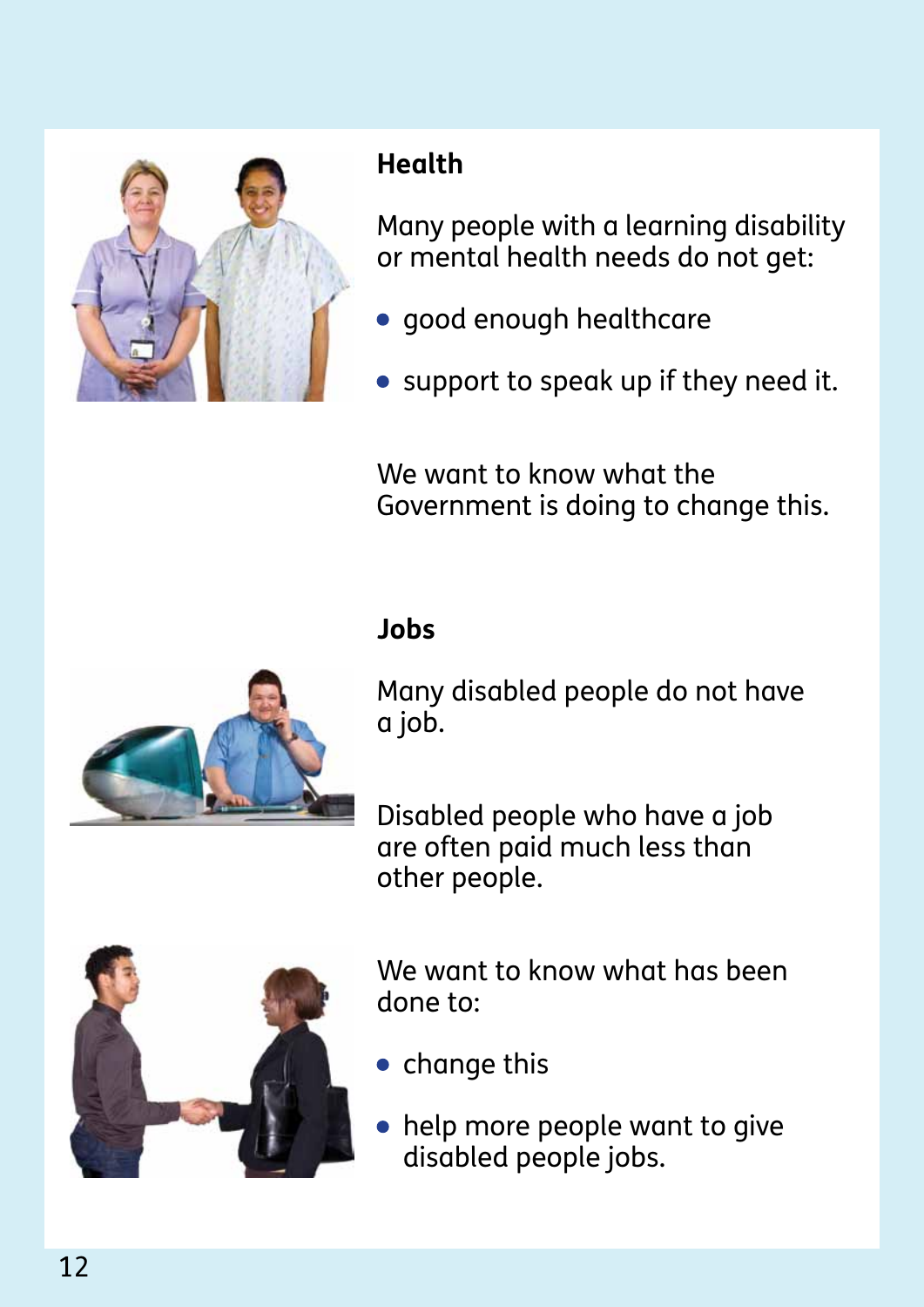

# **Voting**

**Commission**. Voting is still too hard for disabled people because of things like:

- $\bullet\,$  information that is hard to understand
- voting places that are hard to use.

We want to know what is being done to make voting easier for disabled people.

# **Doing things you enjoy** and are doing things are doing that  $\alpha$

take part in sport.  $\blacksquare$ It is harder for disabled people to



And it is harder for them to go out and do the things other people enjoy.

For example, it is often hard for disabled people to get to places.

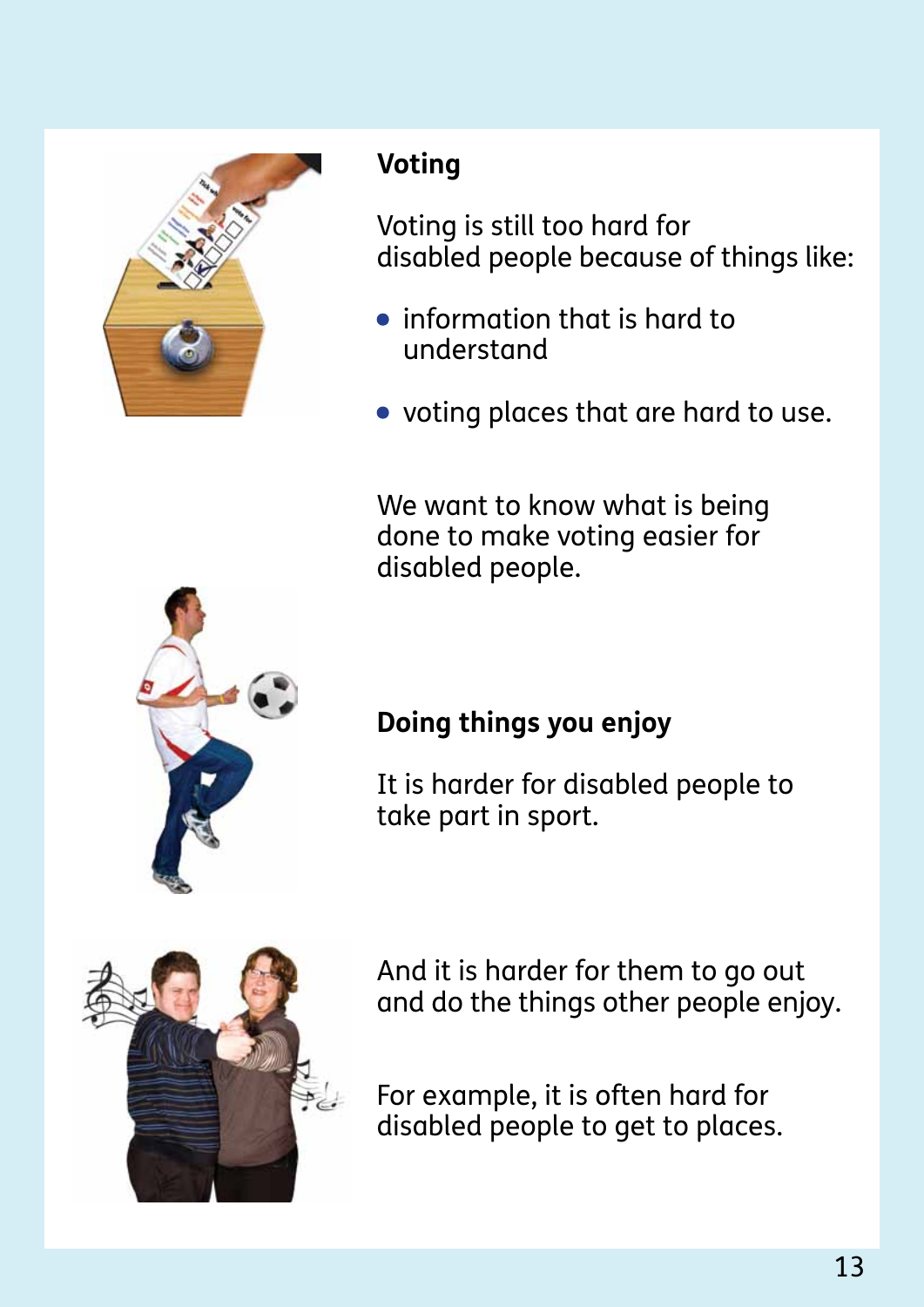

We want to know:

- $\bullet\,$  how many disabled people do sport
- what is happening to make it easier for disabled people to join in with things.



## **Information about disabled people**

The Government should make sure it has good information about:

- disabled people in the UK
- how fairly they are treated.

This will help the Government know what it needs to do.

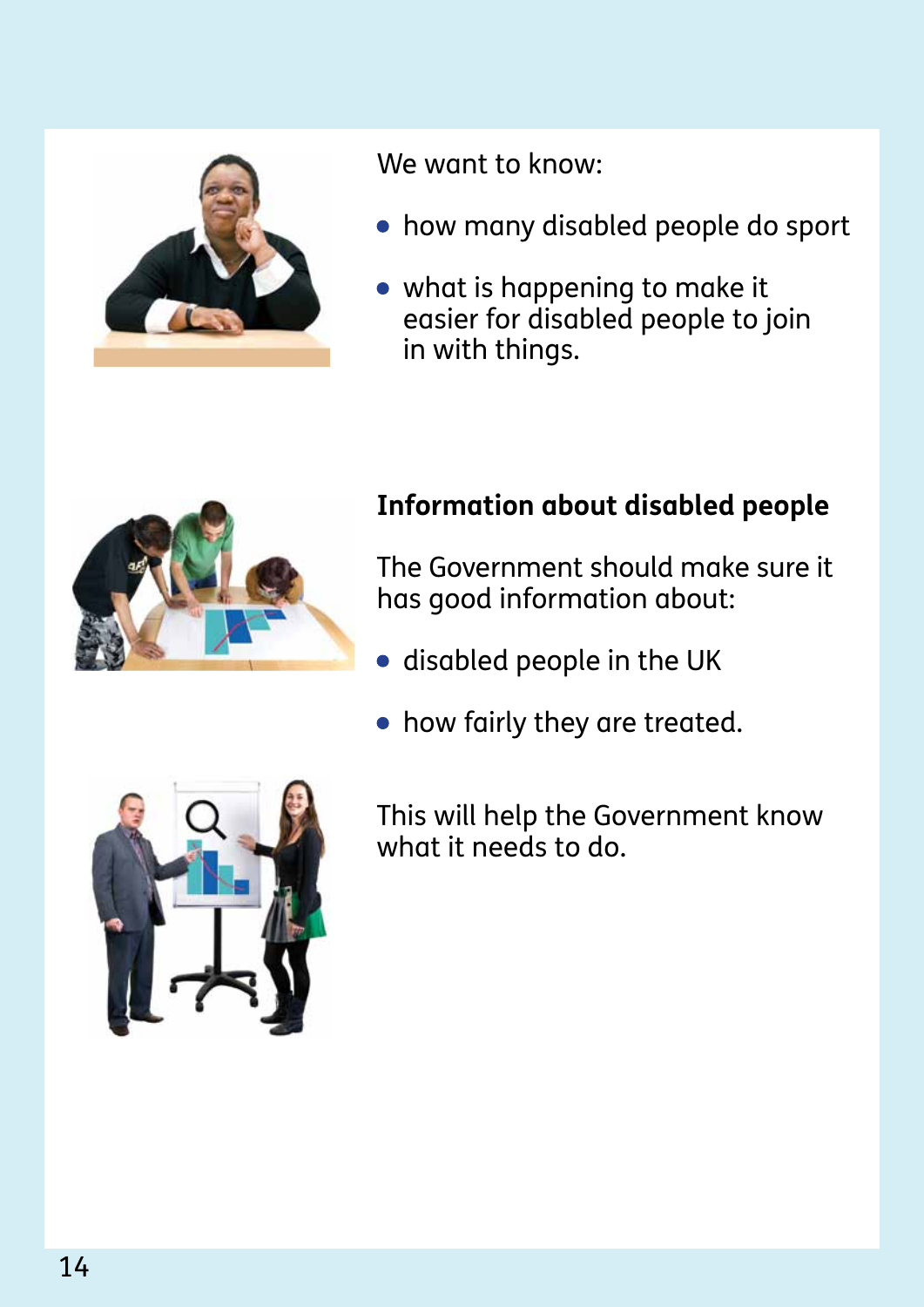

But the Government has not said **The Equality and Human Rights**  how it will do this.

And there needs to be better information about lots of things.

people in prison. For example, the number of disabled



We want to know how the Government is making sure they have the right information.



We will keep making sure disabled **Committee**. people can be part of checking how well the UK Government is doing.